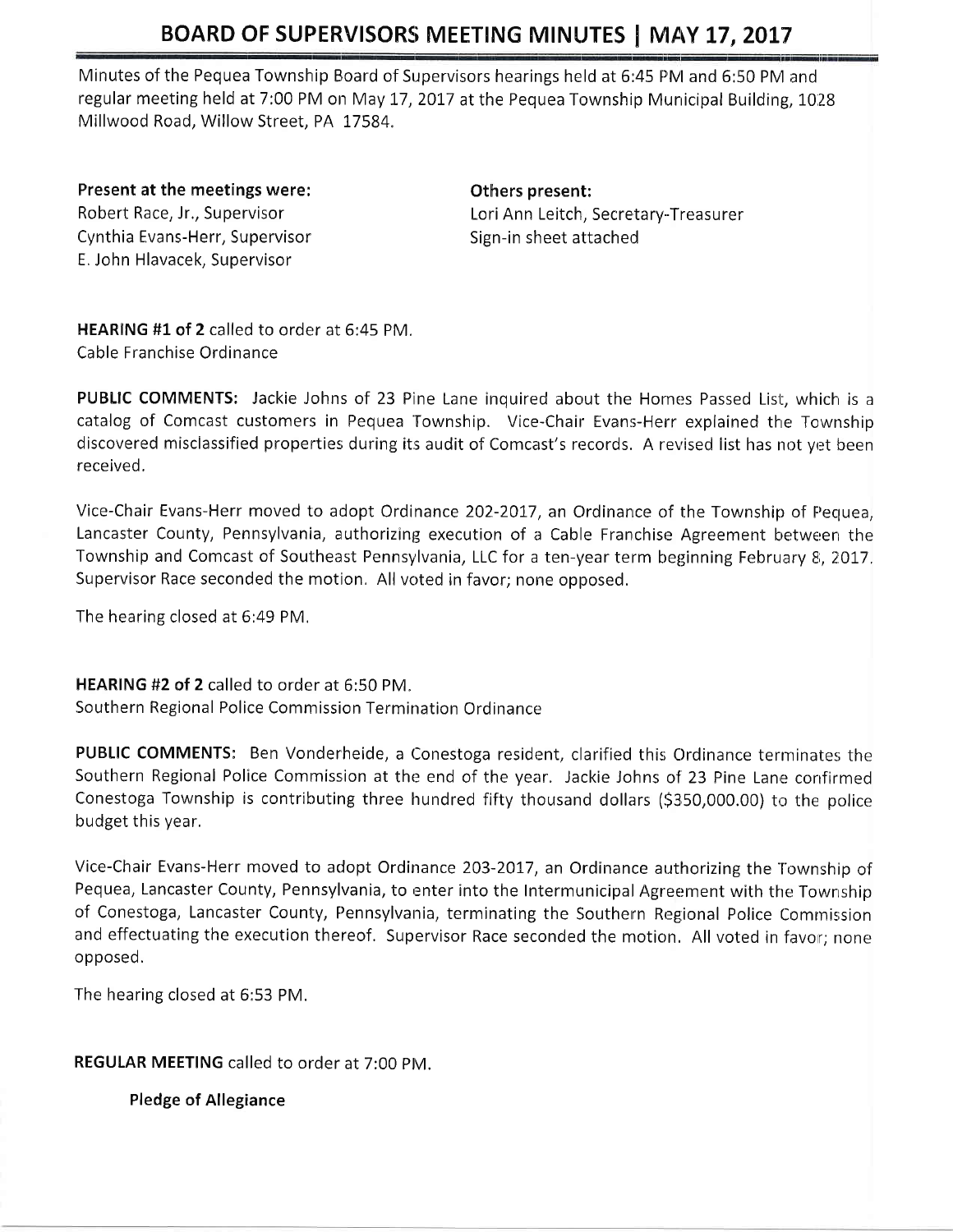### **ANNOUNCEMENTS**

- Vice-Chair Evans-Herr congratulated Supervisor Race and Supervisor Hlavacek on their primary election victories. Supervisor Race is seeking a four-year term, and Supervisor Hlavacek is seeking a six-year term.
- The first and foremost priority of this meeting is to publicly conduct Pequea Township business.  $\bullet$ In that effort, the Supervisors sincerely ask everyone in attendance to stay focused on what is of best interest for our township and during that process be respectful towards other people's comments, concerns and/or feelings. Expression of personal feelings of disrespect or disruption of this meeting is not an option.
- $\bullet$ Open seat on the Board of Auditors
- Vice-Chair Evans-Herr encouraged residents to consider serving as Judge of Elections or Inspector of Elections. Interested parties are needed for these elected positions.

## **RE-ORGANIZATION**

- 1. Nominate Chair of the Board of Supervisors Supervisor Hlavacek moved to nominate Robert Race, Jr. as Chair of the Board of Supervisors. Supervisor Race seconded the motion. Supervisors Hlavacek and Race voted aye; Vice-Chair Evans-Herr voted nay.
- 2. Nominate Vice-Chair of the Board of Supervisors Chair Race moved to nominate Cynthia Evans-Herr as Vice-Chair of the Board of Supervisors. Supervisor Hlavacek seconded the motion. All voted in favor; none opposed.
- 3. Nominate Public Works Department Liaison Chair Race moved to nominate E. John Hlavacek Public Works Department Liaison. Vice-Chair Evans-Herr moved to table the nomination of a Public Works Department Liaison until Item 6 under New Business. Chair Race seconded Vice-Chair Evans-Herr's motion. All voted in favor; none opposed.

## **CONSENT AGENDA**

Vice-Chair Evans-Herr moved to exclude the Southern Regional Police Department report from the Consent Agenda since an officer was present to deliver it. Chair Race seconded the motion. All voted in favor; none opposed.

Chair Race moved to approve the following items by consent agenda:

- Minutes of the April 19, 2017 Board of Supervisors regular meeting
- Minutes of the May 3, 2017 Board of Supervisors special meeting
- Minutes of the May 8, 2017 Board of Supervisors special meeting
- Checks 10868-10915 from the General Fund
- Checks 1365-1372 from the Recreation Fund
- Check 1030 from the Park Donation Fund
- Check 380 from the State Highway Fund

Vice-Chair Evans-Herr seconded the motion. All voted in favor; none opposed.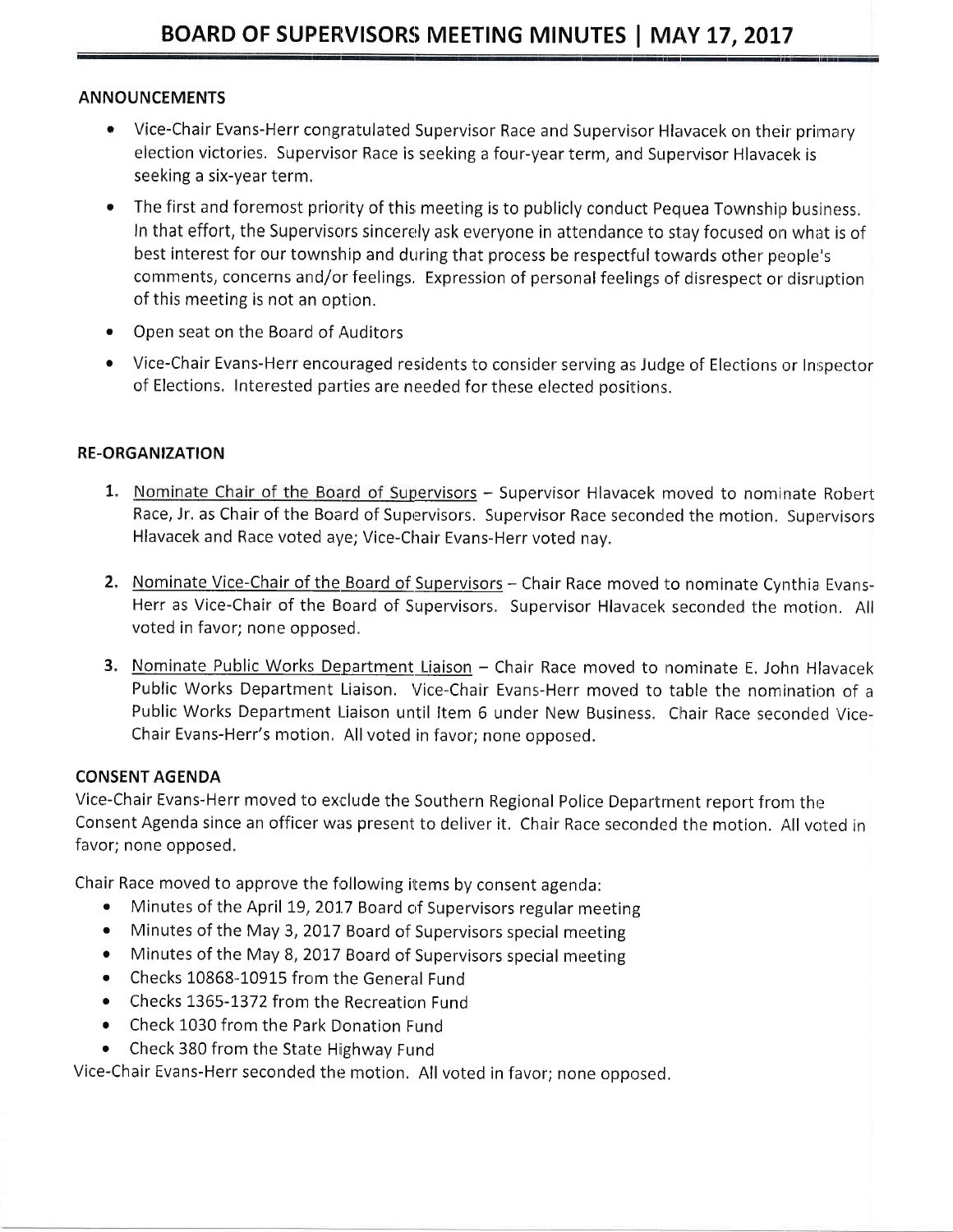POLICE REPORT: Officer Powell read the March report of the Southern Regional Police Department.

Ben Vonderheide, a Conestoga resident, asked why current inforrnation was not presented. Officer Powell explained the April report has not been approved by the Commission yet due to the rescheduling of their meetings to the fourth Tuesday of the month.

Jackie Johns of 23 Pine Lane asked for the report to include the number of police calls to Willow Run.

Chair Race moved to accept the Police Report. Supervisor Hlavacek seconded the motion. All voted in favor; none opposed.

## OLD BUSINESS:

- 1. Consider changing planned Road Projects for 2017 Supervisor Hlavacek moved to authorize the Secretary to advertise the road projects that were approved at the March meeting by Thursday, June  $1^{st}$  for a bid opening on Tuesday, June  $13^{th}$ . Vice-Chair Evans-Herr seconded the motion. All voted in favor; none opposed.
- 2. Silver Mine Park Mowing Schedule Chair Race moved to approve the Silver Mine Park mowing schedule proposed by the Pequea Township Park and Recreation Board. Vice-Chair Evans-herr seconded the motion. All voted in favor; none opposed.

## NEW BUSINESS:

- 1. Consider bids for 1994 Chevy Truck Chair Race moved to reject the lone bid of one hundred dollars (\$100.00) for the 1994 Chevrolet truck. Supervisor Hlavacek seconded the motion. Vice-Chair Evans-Herr amended the motion to authorize the Secretary to advertise the acceptance of sealed proposals as written in Vice-Chair Evans-Herr's email dated May 13, 2017 and also post the advertisement on the home page of the township website. All voted in favor; none opposed.
- 2. Consider authorizing Park and Recreation Board to schedule and oversee the weekly mowing schedule of Silver Mine Park and the municipal complex - Chair Race moved to authorize Vice-Chair Evans-Herr to work with the Park and Recreation Board to coordinate the mowing schedule of the municipal grounds. Supervisor Hlavacek seconded the motion. All voted in favor; none opposed,
- 3. Consider duties in the municipal park and municipal grounds for Public Works employees -Vice-Chair Evans-Herr moved to incorporate the list of duties she compiled in the Pequea Township Public Works Operations Manual. Supervisor Hlavacek seconded the motion. All voted in favor; none opposed.
- 4. Consider hiring Part-time Public Works Employees Chair Race moved to hire Tim Weaver as a part-time Public Works employee at an hourly rate of fourteen dollars (\$14.00) effective May 14, 2017 and authorize the Secretary to contact applicant Larry Dearolf to schedule an interview. Supervisor Hlavacek seconded the motion. All voted in favor; none opposed.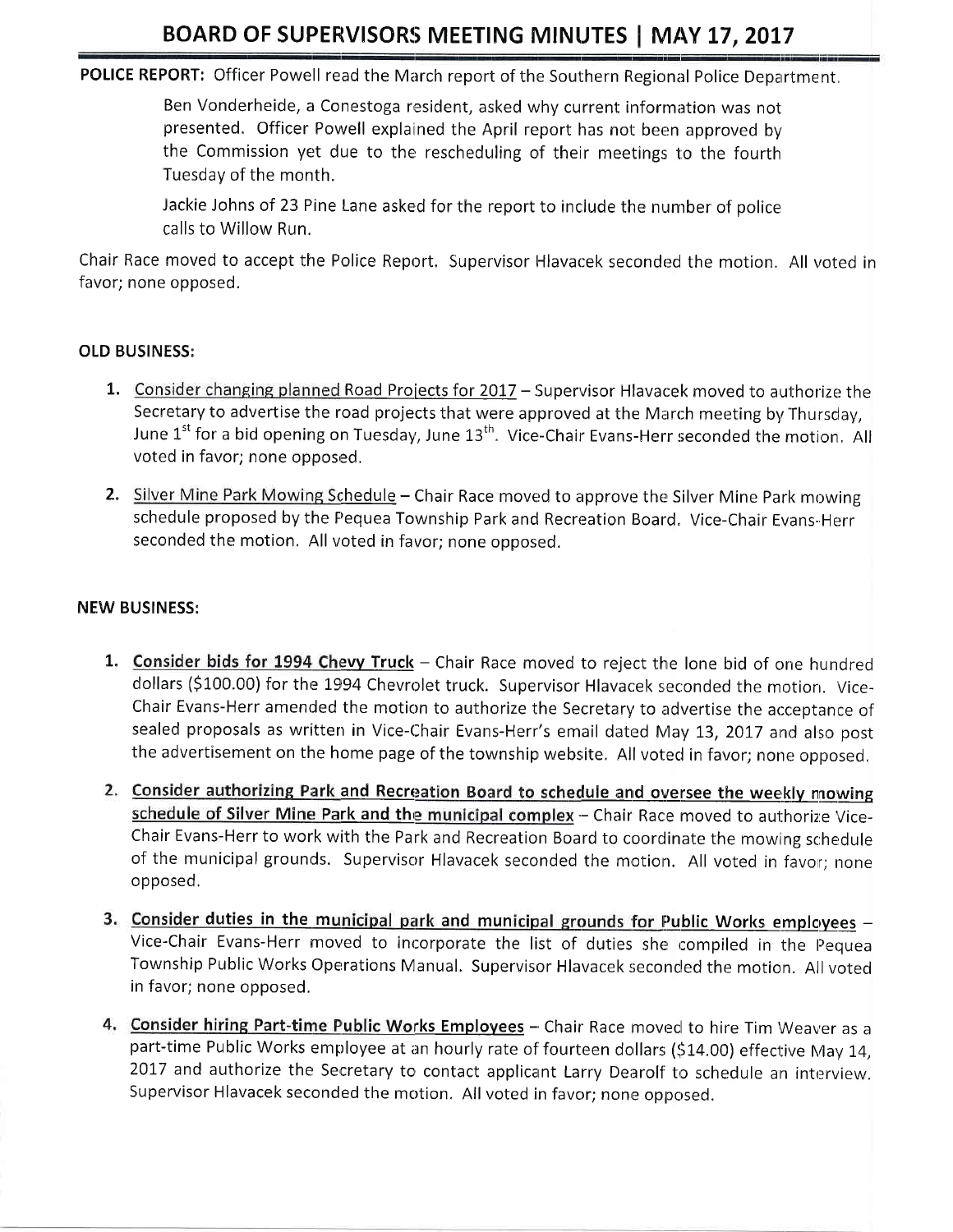- 5. Consider employment advertisement for Part-time Public Works Employees -- Chair Race moved to authorize the Secretary to draft a Part-Time Public Works employment advertisement to run on May 31, 2017. Vice-Chair Evans-Herr seconded the motion. All voted in favor; none opposed.
- 6. Consider process to fill Roadmaster vacancy and appoint Temporary Roadmaster Vice-Chair Evans-Herr moved to appoint E. John Hlavacek as Temporary Roadmaster not to work more than twenty-five (25) hours per week and recommend an hourly rate of sixteen dollars (\$16.00) to the Board of Auditors. Chair Race seconded the motion. All voted in favor; none opposed.
- 7. Consider Public Works Foreman Appointment Chair Race moved to appoint Jeffrey E. Fry to the position of Public Works Foreman effective May 28, 2017. Supervisor Hlavacek seconded the motion. All voted in favor; none opposed,
- 8. Consider revising Employee Personnel Policy and Position Descriptions Vice-Chair Evans-Herr moved to commence review of the personnel policy and for the final draft to be approved by December 31, 2017. Chair Race seconded the motion. All voted in favor; none opposed. Vice-Chair Evans-Herr moved to approve the Public Works Laborer and Public Works Equipment Operator job descriptions as written. Chair Race seconded the motion. All voted in favor; none opposed.
- 9. Consider designated smoking area at municipal building and install signs to comply with Clean Indoor Air Act - Vice-Chair Evans-Herr moved to designate a smoking area outside the garage on the South side of the building, approve the purchase of signage, and authorize the Secretary to solicit a quote for air duct cleaning. Chair Race seconded the motion. All voted in favor; none opposed,
- 10. Consider quotes to install lighting package on 2016 Chevy Flatbed Truck Vice-Chair Evans-Herr moved to approve up to seven thousand dollars (\$7,000.00) to finish outfitting the 2016 Chevrolet flatbed. Chair Race seconded the motion. All voted in favor; none opposed.
- 11. Consider purchase of a Rotary Cutter Chair Race moved to purchase the Quick Hitch compatible rotary cutter from E.M. Herr Farm and Home Center for one thousand ninety-nine dollars (S1,099.00). Vice-Chair Evans-Herr seconded the motion.

Jason Kreider of 116 Marticville Road asked how often the rotary cutter will be used. Tim Weaver, Chair of the Park and Recreation Board, responded two times a year.

All voted in favor of purchasing the rotary cutter; none opposed.

- 12. Consider changing Memorial Tree Policy Chair Race moved to authorize the Park and Recreation Board to oversee the planting of Memorial Trees after the requests have been approved by the Board of Supervisors. Supervisor Hlavacek seconded the motion. All voted in favor; none opposed.
- 13. Consider Road Opening Ordinance Vice-Chair Evans-Herr moved to authorize the Secretary to advertise a hearing at 6:50 PM on June 21, 2017 for the Board of Supervisors to consider the proposed Road Opening Ordinance. Chair Race seconded the motion. All voted in favor; none opposed.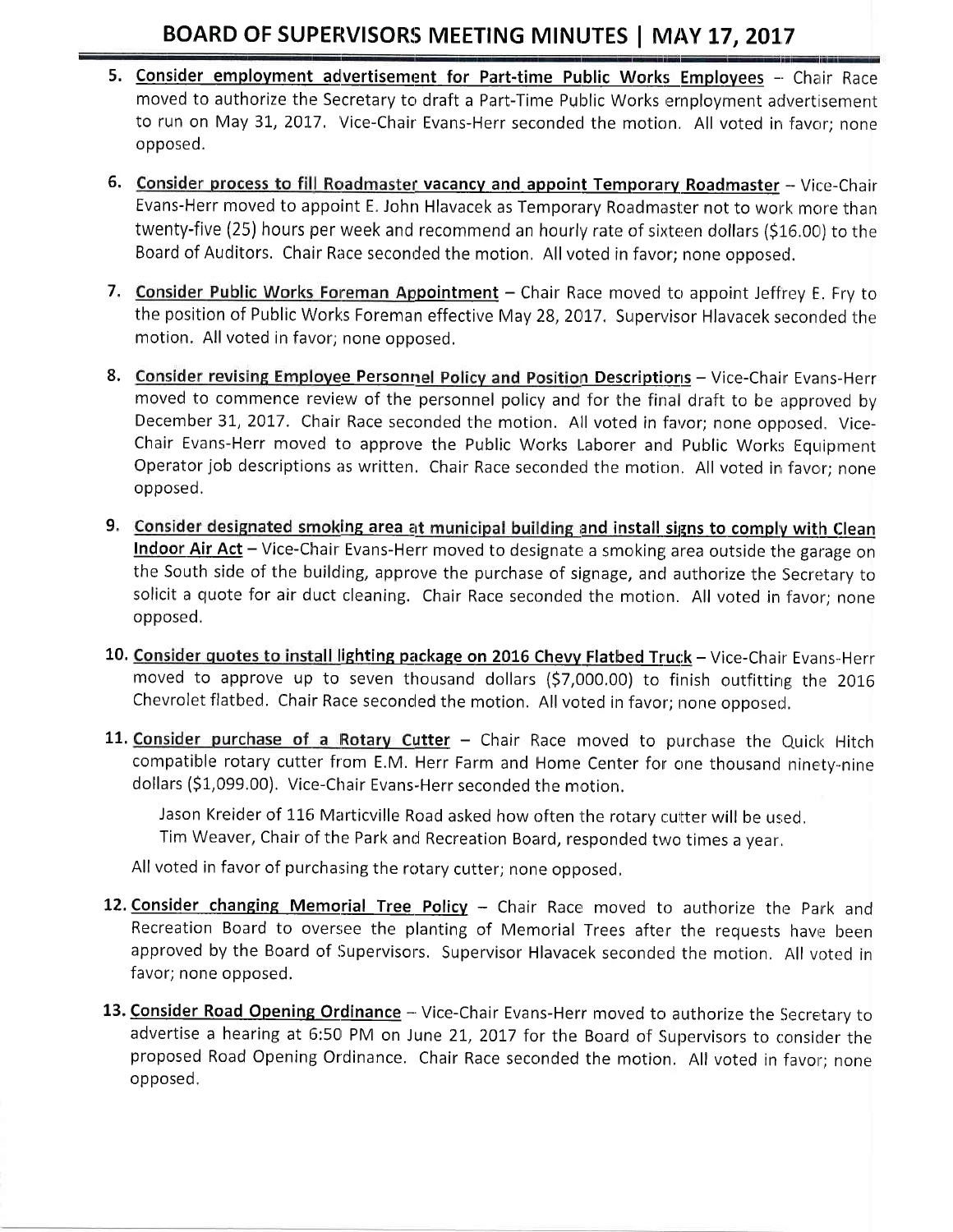- 14. Consider appointment to the Board of Auditors Vice-Chair Evans-Herr moved to appoint Stephen Hlavacek to the Board of Auditors. Chair Race seconded the motion. All voted in favor; none opposed,
- 15. Consider letter to the Southern Regional Police Commission requesting K-9 retirement and disposition of the K-9 vehicle - Vice-Chair Evans-Herr moved to authorize the Secretary to submit a letter to the Southern Regional Police Commission requesting K-9 retirement and disposition of the K-9 vehicle. Supervisor Hlavacek seconded the motion.

Officer Dianne Carter, the K-9 handler, provided suggestions fon disposition. Chair Race asked her to attend the next Southern Regional Police Commission meeting.

All voted in favor of submitting the letter; none opposed.

### ADDENDUM:

1. Consider unbudgeted expense of more extensive repairs to Boom Mower and John Deere tractor or subcontracting service for 2017 growing season  $-$  Supervisor Hlavacek moved to approve up to two thousand two hundred dollars (\$2,200.00) to repair the Boom Mower and John Deere tractor. Chair Race seconded the motion.

Tom Haas of 2194 New Danville Pike suggested the township get out of the road business and subcontract the work.

Chair Race and Supervisor Hlavacek voted in favor of approving the expense; Vice-Chair Evans-Herr voted nay.

### REPORTS/UPDATES:

Pequea Township Road Crew

Southern Regional Police Commission - Meeting held April 25, 2017. Next meeting May 23, 2017 Southern Lancaster County Inter-Municipal Council - Next meeting June 20, 2017

Pequea Township Zoning Hearing Board - A request by Michael T. Lambert IV for a property located within the Agricultural Zoning District at 250 Marticville Road for the consideration of a Variance for the construction of an accessory structure in the front yard was denied since no unnecessary hardship exists.

Pequea Township Planning Commission - No meeting held in April. Next meeting May 31, 2017 Pequea Township Park and Recreation Board - Meeting held May 10, 2017. Next meeting June 14, 2017

### PUBLIC COMMENTS:

Public comments will be taken at this time. Please come to the lectern and limit your comments to three minutes so that others can speak if they wish. Please give your name and address for the minutes. Additional time may be granted at the Board's discretion.

Jackie Johns of 23 Pine Lane asked when the smoking policy goes into effect and the signs will be posted. Chair Race responded the signs will be ordered promptly. Supervisor Hlavacek informed Ms. Johns the policy is already in effect.

## ADJOURNMENT

Chair Race adjourned the meeting at 9:45 PM.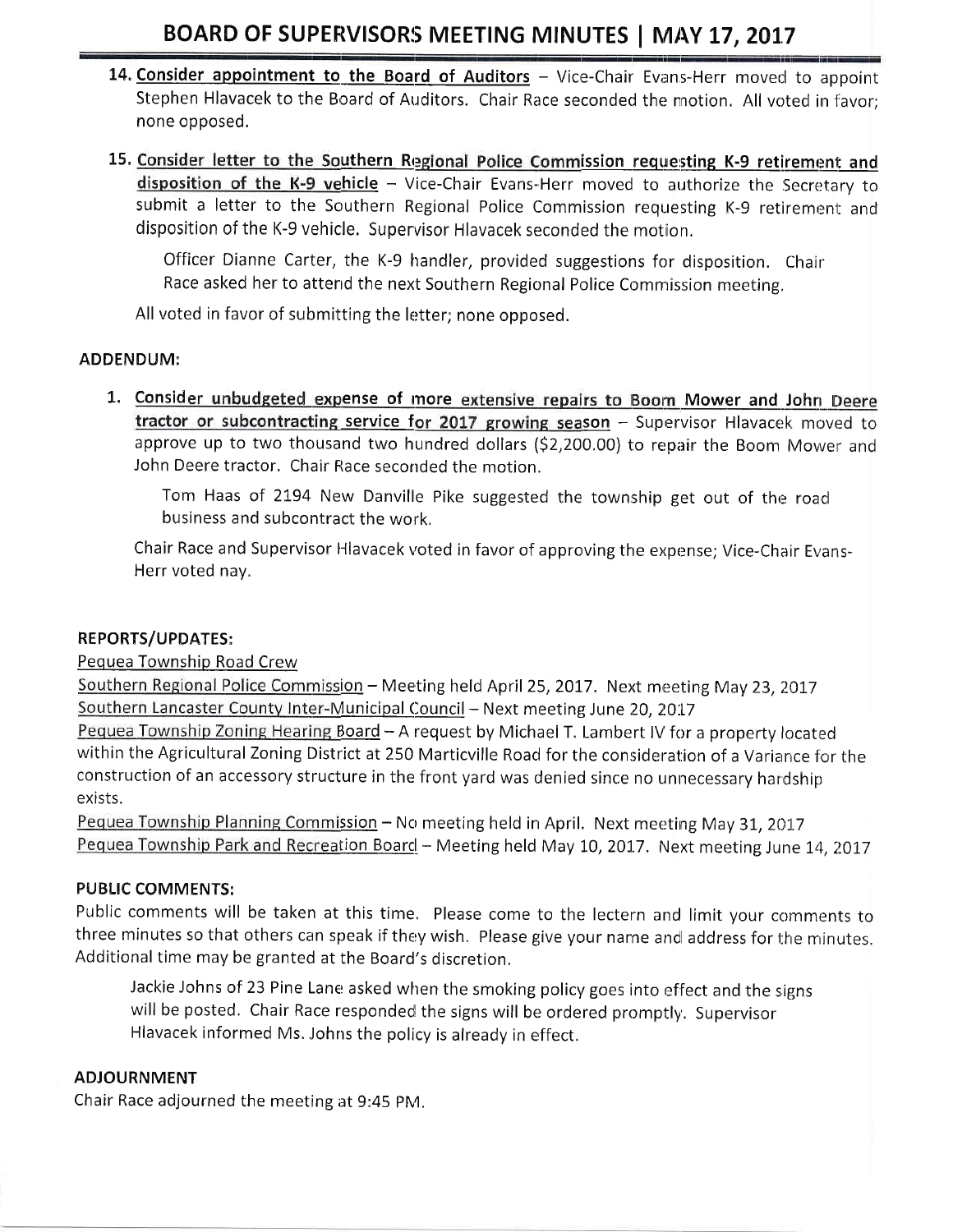Respectfully submitted,

Lon  $0.00$  $\sum_{i=1}^{n}$ 

Lori Ann Leitch, Secretary-Treasurer